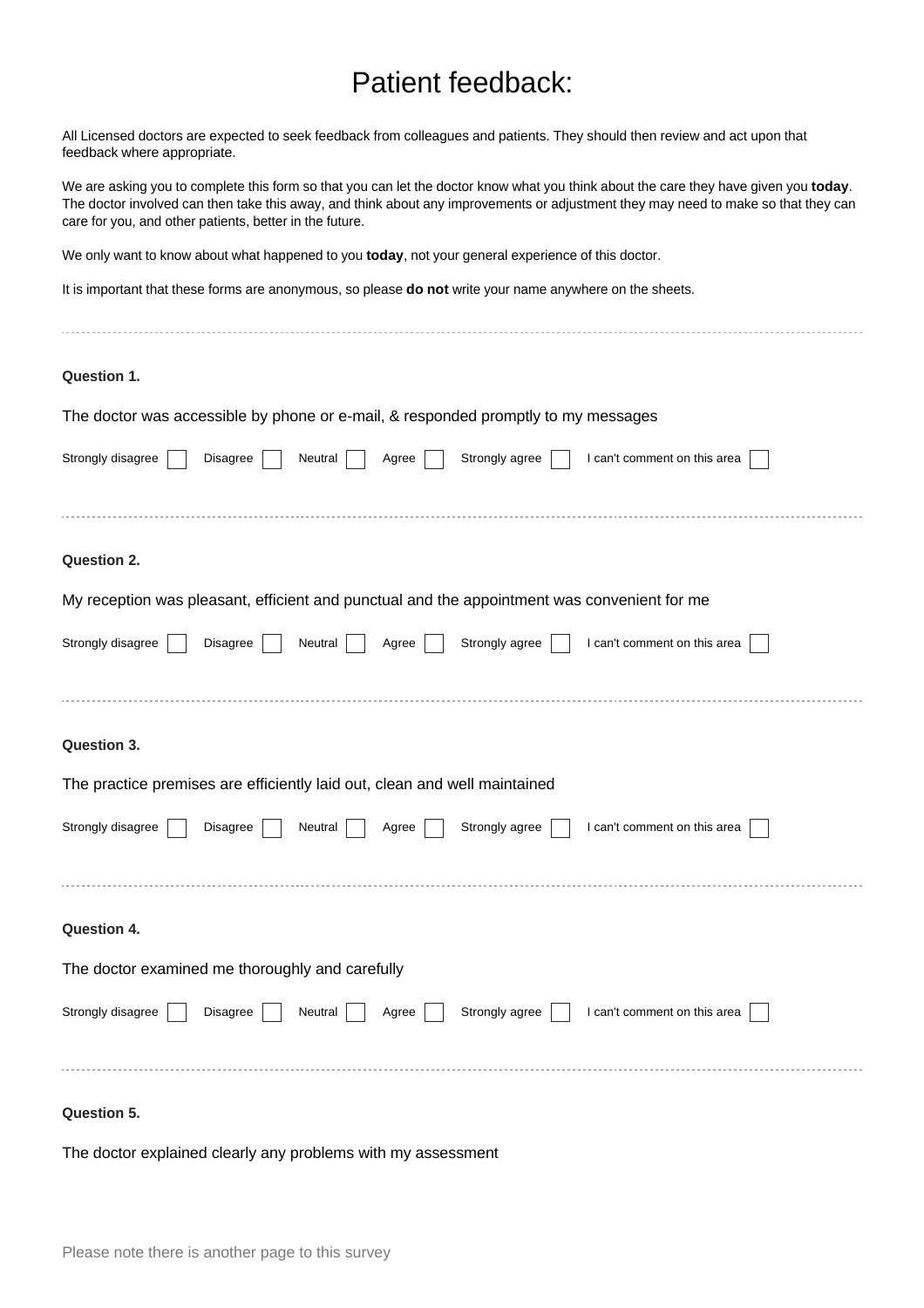| Strongly disagree<br>Strongly agree<br>I can't comment on this area<br>Disagree<br>Neutral<br>Agree |
|-----------------------------------------------------------------------------------------------------|
| Question 6.                                                                                         |
| The quality of service I received would encourage me to return                                      |
| Strongly disagree<br>Strongly agree<br>I can't comment on this area<br>Disagree<br>Neutral<br>Agree |
|                                                                                                     |
| Question 7.                                                                                         |
| The doctor was interested and gave me every chance to talk about my concerns                        |
| Strongly disagree<br>I can't comment on this area<br>Strongly agree<br>Disagree<br>Neutral<br>Agree |
| Question 8.                                                                                         |
| The doctor did everything possible to decide on certification                                       |
| Strongly disagree<br>Strongly agree<br>I can't comment on this area<br>Disagree<br>Neutral<br>Agree |
| <b>Question 9.</b>                                                                                  |
| The doctor explained my options and obligations as a holder of a medical certificate                |
| Strongly disagree<br>Strongly agree<br>I can't comment on this area<br>Disagree<br>Neutral<br>Agree |
|                                                                                                     |
| Question 10.                                                                                        |
| I felt confident and informed when discussing my medical issues with the doctor                     |
| Strongly disagree<br>Strongly agree<br>Disagree<br>I can't comment on this area<br>Neutral<br>Agree |
|                                                                                                     |
| Question 11.                                                                                        |
| The doctor treated me with courtesy, dignity and respect                                            |
| Strongly disagree<br>Neutral<br>Strongly agree<br>I can't comment on this area<br>Disagree<br>Agree |